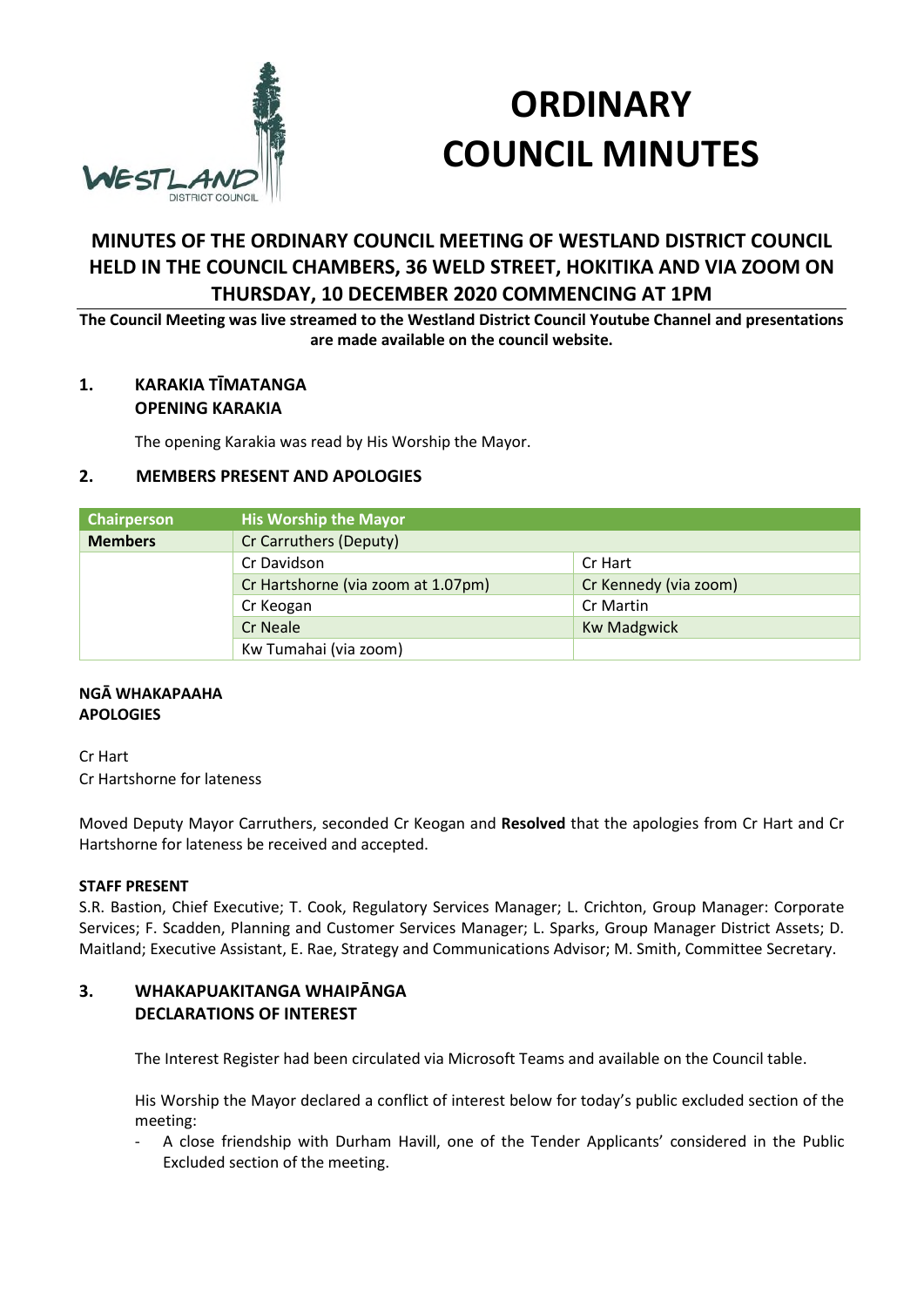## **4. NGĀ TAKE WHAWHATI TATA KĀORE I TE RĀRANGI TAKE URGENT ITEMS NOT ON THE AGENDA**

Moved Deputy Mayor Carruthers, seconded Cr Davidson and **Resolved** that in accordance with Section 46A of the Local Government Official Information and Meetings Act 1987, the following item be added as an urgent item of business not on the Council Agenda due to the following:

## **Ross Chinese Garden Impacted by Lake Water Levels**

- A) The reason why the item is not on the agenda.
	- Urgent infrastructure and community outcomes required to be considered.
- B) The reason why the discussion of the item cannot be delayed until a subsequent meeting.
	- Remediation required to mitigate further damage and to find a long term solution.

## **5. NGĀ MENETI O TE HUI KAUNIHERA MINUTES OF MEETINGS**

The Minutes of the previous Meetings were circulated separately via Microsoft Teams.

## **Extraordinary Council Meeting Minutes – 16 November 2020**

Moved Cr Keogan, seconded Cr Neale and **Resolved** that the Minutes of the Extraordinary Council Meeting held on the 16 November 2020 be confirmed as a true and correct record of the meeting.

## **Ordinary Council Meeting Minutes – 26 November 2020**

Moved Cr Martin, seconded Cr Neale and **Resolved** that the Minutes of the Ordinary Council Meeting held on the 26 November 2020 be confirmed as a true and correct record of the meeting.

## *Cr Hartshorne joined the meeting via zoom at 1.06pm.*

The Chair **Approved** that their digital signature be added to the confirmed meeting minutes of the Extraordinary Council Meeting held on the 16 November 2020 and the Ordinary Council Meeting held on the 26 November 2020.

*The below Mayors End of year Statement was not included on the Council Agenda.* 

## **Mayors End of Year Statement**

His Worship the Mayor spoke to the current year that was affected by Covid-19 and the impact to the Westland Community. He congratulated Councillors, Council Staff and the Community on how well they adapted to the situation, acknowledging the support he had received from Council. He then spoke to the challenges that our communities are continuing to work through, specifically in the Franz Josef, Fox Glacier and Haast townships. The Mayor acknowledged the work done by Mark Davies and the Department of Conservation Team.

Iwi Representatives - The Mayor thanked our Iwi representatives for their input to Council discussions, providing important perspectives and connections, helping gain a better understanding of the processes council needs to follow to recognise the Treaty of Waitangi, and the ongoing beneficial partnership with Iwi and Council.

Elected Council Members and Staff - The Mayor thanked the individual Council members for their continued dedication and support to the Westland Region and their contribution to the Council table.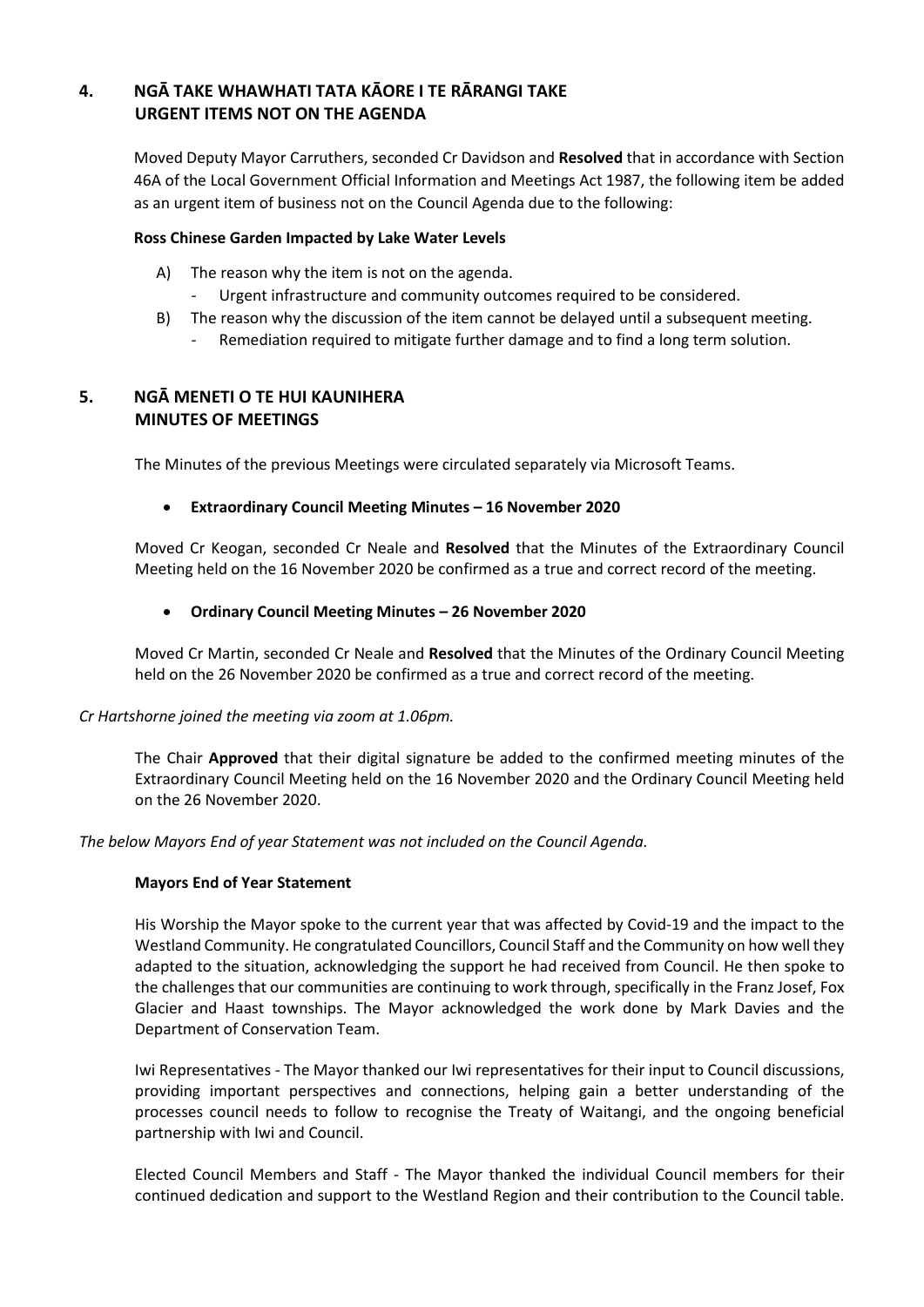He then thanked the individual Council Staff members for their professionalism and commitment to their roles in working on behalf of the Westland region.

Councils Partners - The Mayor thanked and acknowledged Councils partners for their support, Te Rūnanga o Ngati Waewae, Te Rūnanga o Makaawhio, The Department of Conservation, New Zealand Transportation Authority (NZTA), Development West Coast and The Hokitika Business Community.

The Mayor finished his statement noting that there are currently \$50m worth of projects underway in the Westland region and these will help underpin our economy for the upcoming years. However with the continuing costs coming from government that we could be seeing a rating crisis and extended his support to the West Coast Regional Council.

## **6. ACTION LIST**

The Chief Executive spoke to the Action List and provided the following updates:

#### **Kaniere School Crossing – Progress, placement and site visit**

Still waiting for the materials to arrive in the Westland District to start the crossing. Have yet to reschedule a new date for a site visit.

#### **Speed Limits**

Recommendations to be presented at this meeting 10<sup>th</sup> December 2020.

#### **Transfer of Pensioner Housing to Destination Westland**

Council adopted the strategy at the 26<sup>th</sup> November Council Meeting. Elderly Housing to be included in the Long Term plan.

#### **Fox Landfill**

Provincial Growth Fund (PGF) Funding for supporting the works was successful. Glacier Guides are continuing to work on the river clean up, approx. 80% completed. The consents applications are in progress for the Butlers Cell Construction and the Landfill Excavation works, with physical work to start in January 2021. The Tender for the Fox River Landfill Restoration Project is before Council today.

#### **Iwi Representation around the Table**

Item is in progress, discussions to be had on the next steps.

#### **Hokitika Waste Water Treatment Plant**

3 Waters Stimulus Funding Delivery Plan is conditionally approved for the Hokitika WWTP feasibility work. More detailed milestones and costs to be submitted for approval. Stantec has been appointed to prepare a cost proposal and commence with the stakeholder engagement process.

#### **Waste Management Workshop**

Date has set for the New Year, yet to be confirmed.

#### **Speed Limit Changes**

Recommendations to be presented at this meeting 10<sup>th</sup> December 2020.

Moved Cr Neale, seconded Cr Davidson and **Resolved** that the updated Action List be received.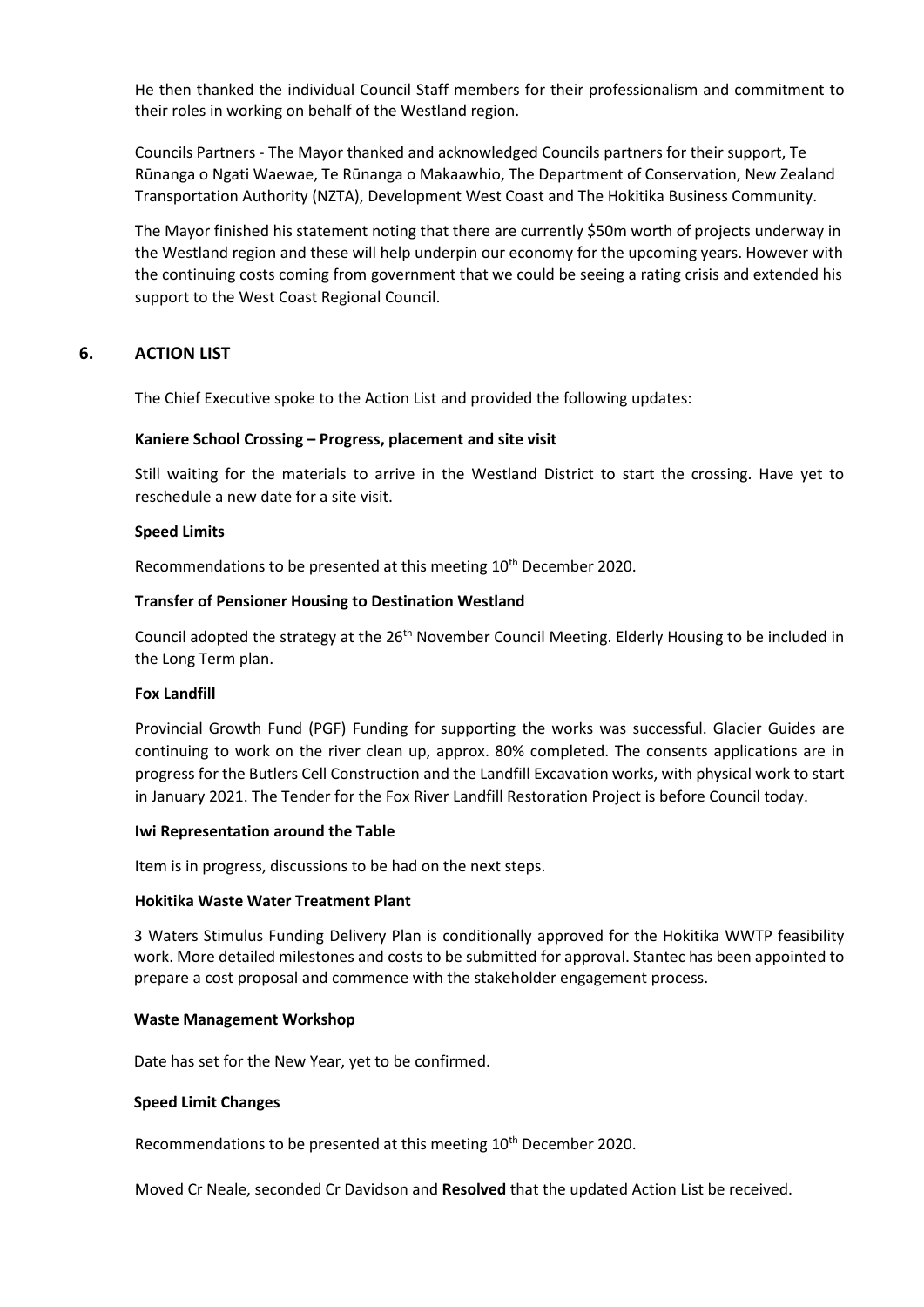## **7. NGĀ TĀPAETANGA PRESENTATIONS**

## **Westroads Presentation**

Peter Cuff, Chair and Graeme Kelly, General Manager at Westroads Limited spoke to this presentation. The topics covered are as stated below:

- Celebrating 25 Years of Westroads.
- The Evolution of Westroads.
- Westroads Growth Timeline.
- Westroads People.
- Current Employee Location by Branch.
- Board or Directors and General Managers through time.
- Plant and Machinery.
- 2020 Replacement Plant Items.
- Current Contracts Hokitika, Greymouth.
- Contracts Trenching Dynamix.
- Before Tax Profit Timeline.
- Subvention and Dividends from the beginning of Westroads.
- Westroads Value Growth.
- What has changed at Westroads?
- Westroads Future.
- Current matters.

His Worship the Mayor congratulated the board of Westroads on 25 years of successful performance. He noted that their work in securing contracts has saved the ratepayers hundreds of thousands of dollars.

His Worship the Mayor then presented Westroads with a certificate of appreciation to recognise 25 years of service to the Westland District in the contracting and construction industry, and delivering an excellent service to the Westland ratepayers.

Moved Cr Keogan, seconded Cr Hartshorne and **Resolved** that the presentation from Peter Cuff, Chair and Graeme Kelly, General Manager at Westroads Limited be received.

## **8. PŪRONGO KAIMAHI STAFF REPORTS**

## **Gillespies Beach Miners' Cemetery**

The Group Manager: District Assets spoke to this report and advised the purpose of the report is to bring to Council's attention an historic cemetery that has not been formally closed under the process outlined in Part 6, Section 41 of the Burial and Cremation Act 1964.

Councillors requested that local residents of the cemetery be advised of the closure and to update them on the maintenance plan moving forward. Councillors also requested direct contact with historical local families in the area.

Moved Cr Keogan, seconded Cr Neale and **Resolved** that:

- A) Council receive the report.
- B) Subject to approval from the Department of Conservation, Council approve staff initiating the process for closure of the Gillespies Beach Miners' Cemetery with the Minister of Health, as prescribed in Part 6, Section 41 of the Burials and Cremations Act 1964.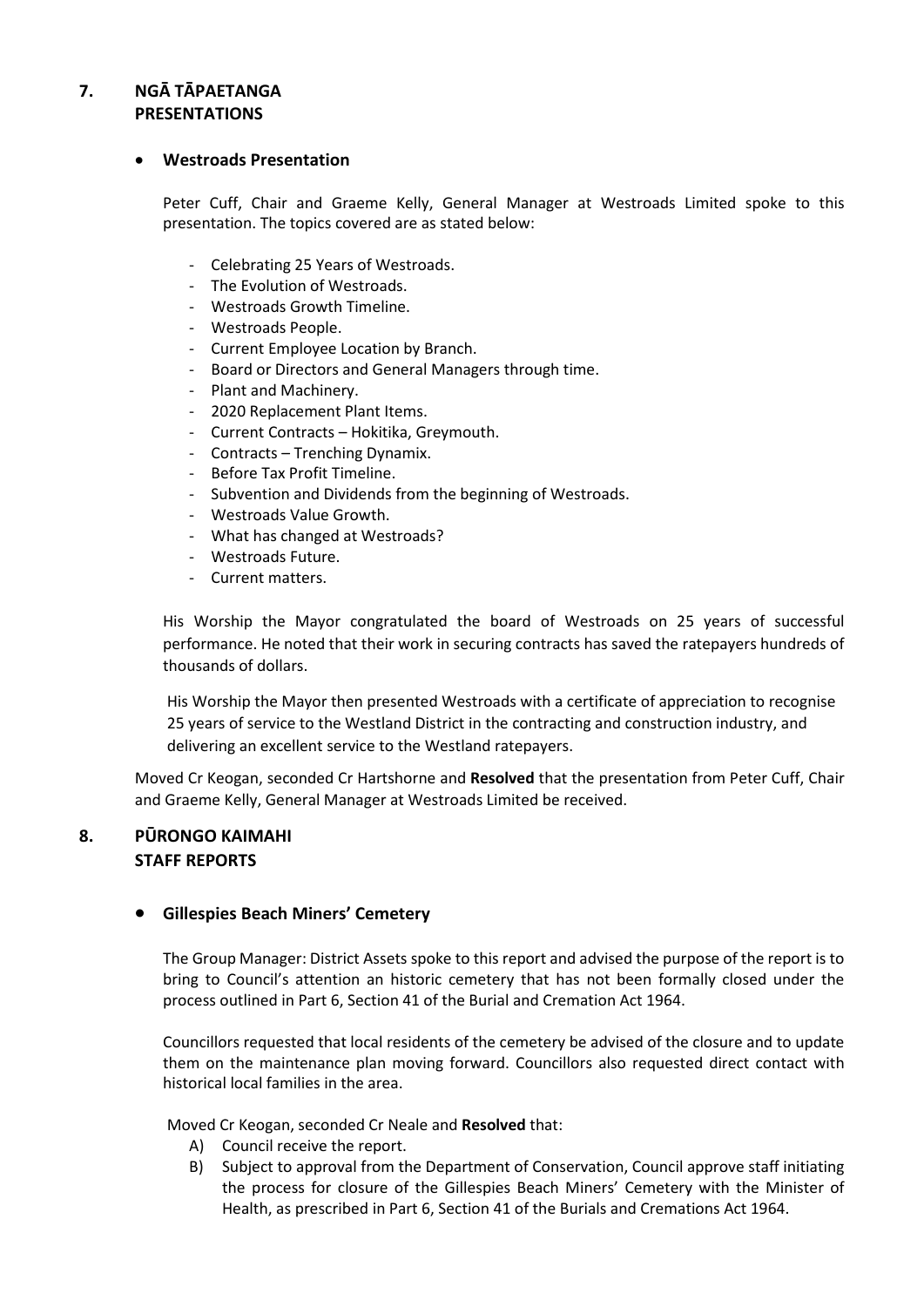## **2021 Schedule of Meetings**

The Chief Executive (CE) spoke to this report and advised the purpose of the report is to provide a Schedule of Meetings for 2021 for Ordinary Council, Committee and Subcommittee meetings. The CE advised that since the circulation of the report, the below amendment to the report had been made:

- The proposed Council Meeting scheduled for Thursday, 28 January 2021 be cancelled.

A discussion was had by Council around the proposed meeting schedule, Councillors requested a review of the timings set for some of the Committee /Subcommittee Meetings. The CE advised that a review of the Committee/Subcommittee Meetings Structure was to happen at the beginning of the New Year and the recommendations would be brought to Council for consideration.

Moved Cr Keogan, seconded Deputy Mayor Carruthers and **Resolved** that:

- A) Council receive the report.
- B) The 2021 Schedule of Meetings at **Appendix 1** be adopted.

*The next two staff reports were swapped and differ from the scheduled Agenda.* 

## **2021-31 Transport Programme – Investment Recommendation**

Edward Guy, Managing Director from Rationale spoke to the presentation – West Coast Councils Transport Programme Business Case (PBC). The topics covered in the presentation are as below:

- Purpose of the West Coast Transport Investment Programme.
- How we got here: 2016 Indicative Business Case.
- How we got here: 2017 Combined Transport Activity Management Plan (AMP).
- How we got here: 2019 Establishment Report.
- Transport PBC and AMP Integration.
- Data and Evidence: Stakeholders Workshops.
- Data and Evidence: Community Survey.
- Data and Evidence: Roads and Structures.
- Covid-19 Impact.
- Arataki: Waka Kotahi's Strategic Direction 2021-31.
- Combined Investment Logic Map.
- Identifying and Assessing Capital Investment Options.
- Regional Data Quality Assessments.
- Network and Asset Management Investment.
- Uplift in Network & Asset Management 2021-24.
- Developing the Programme Options.
- Programme Option Assessment.
- Programme Cost Estimate.
- Preferred Option.
- Financial Case.
- PGF Investment in West Coast Transport.
- Continued Improvement.
- PBC Capability and Collaboration.
- Skill Requirements for Successful 2021-24 Delivery.
- Capability and Collaboration Option Assessment.
- Capability and Collaboration Preferred Options.
- What's next.
- Key Messages.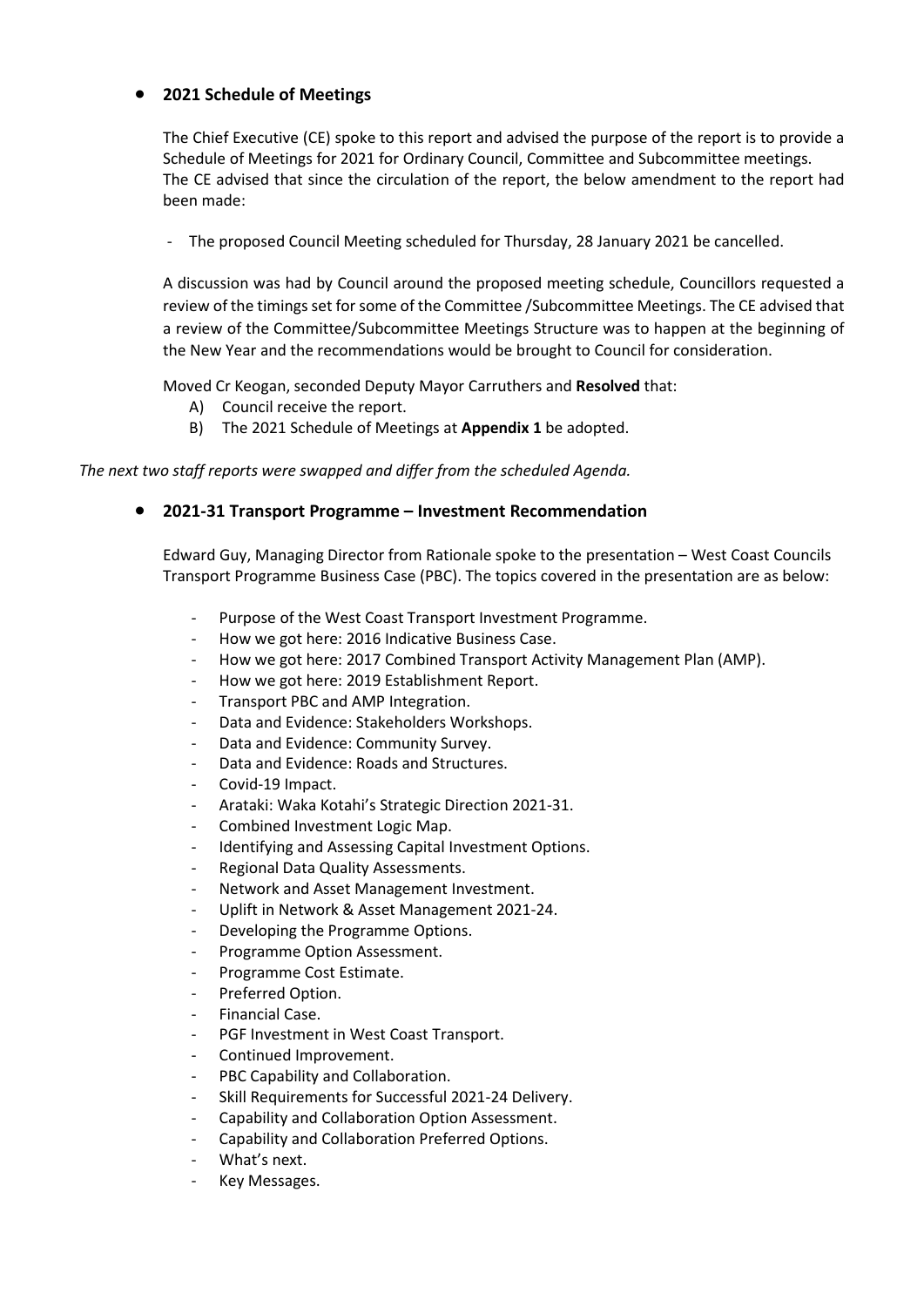*Cr Kennedy left the zoom meeting at 2.24pm and returned to the zoom meeting at 2.26pm.* 

The Transportation Manager then spoke to this report and advised that the purpose of the report is to introduce the proposed West Coast Councils Transport Programme Business Case (PBC) for inclusion in the draft 2021-31 Long Term Plan. This programme business case will then be submitted to Waka Kotahi-NZ Transport Agency (Waka Kotahi) for inclusion in the 2021-24 National Land Transport Programme (NLTP).

Moved His Worship the Mayor, seconded Cr Neale and **Resolved** that:

- A) Council receive the report.
- B) Council endorses the recommended draft Programme Business Case, attached as **Appendix 1**.
- C) Council approves the submission of the draft Programme Business Case to Waka Kotahi for assessment and if supported by Waka Kotahi for inclusion into the 2021-24 National Land Transport Programme.
- D) If supported by Waka Kotahi, approves the inclusion of the principles of the draft Programme Business Case into the draft 2021-31 Long Term Plan.
- E) Council does not support the transfer of the Special Purpose Road (SPR) from the Haast turn off to Jacksons Bay back to the Westland District Council as part of the above resolution.

*Cr Keogan abstained from voting.* 

## **2020 Review of Westland District Council Speed Limits Register**

The Transportation Manager spoke to this report and advised the purpose of the report is to adopt the amendments to the speed limits register following the decisions made on 16 November 2020 at the submissions hearing.

He noted a couple of changes that were unable to be made after communication with the New Zealand Transport Authority (NZTA).

As per NZTA's decision, 70km speed limits were not permitted. This has affected the recommendations for the following roads:

- The Old Christchurch Road (back up speed limit of 60km was recommended).
- Kaniere Road (no back up recommendation, remain at 80km).

After discussion of the report by Council the following motion was put forward and resolved.

Moved His Worship the Mayor, seconded Cr Martin and **Resolved** that:

- A) Council receive the report.
- B) Council approves the following amended changes:
	- a. Old Christchurch Road, to be set at 50km/hr to 100 metres past the Arahura Marae and then increase to 80km/hr.
	- b. Revisit the speed limits on the Old Christchurch Road in the new review once the new sealing work is completed, to be reviewed as part of the Kokatahi/Kowhitirangi stage.
	- c. Kaniere Road, extend the 50km/hr to Service Engineering, then 80km to Pine Tree Road, then to drop back to 50km/hr past Pine Tree Road. These speed limits will be revisited during the next stage.
	- d. Lake Kaniere Road, the status quo will remain at 100km and will be revisited with Hans Bay, Sunny Bight, and around the back of Lake Kaniere, to be reviewed following this part of the procedure.
- C) The changes/recommendations listed within Appendix 1 as tabled in the Report to Council, along with the amendments above be adopted and incorporated into the Westland District Speed Limits Register with the changes coming into effect on 1 May 2021 and,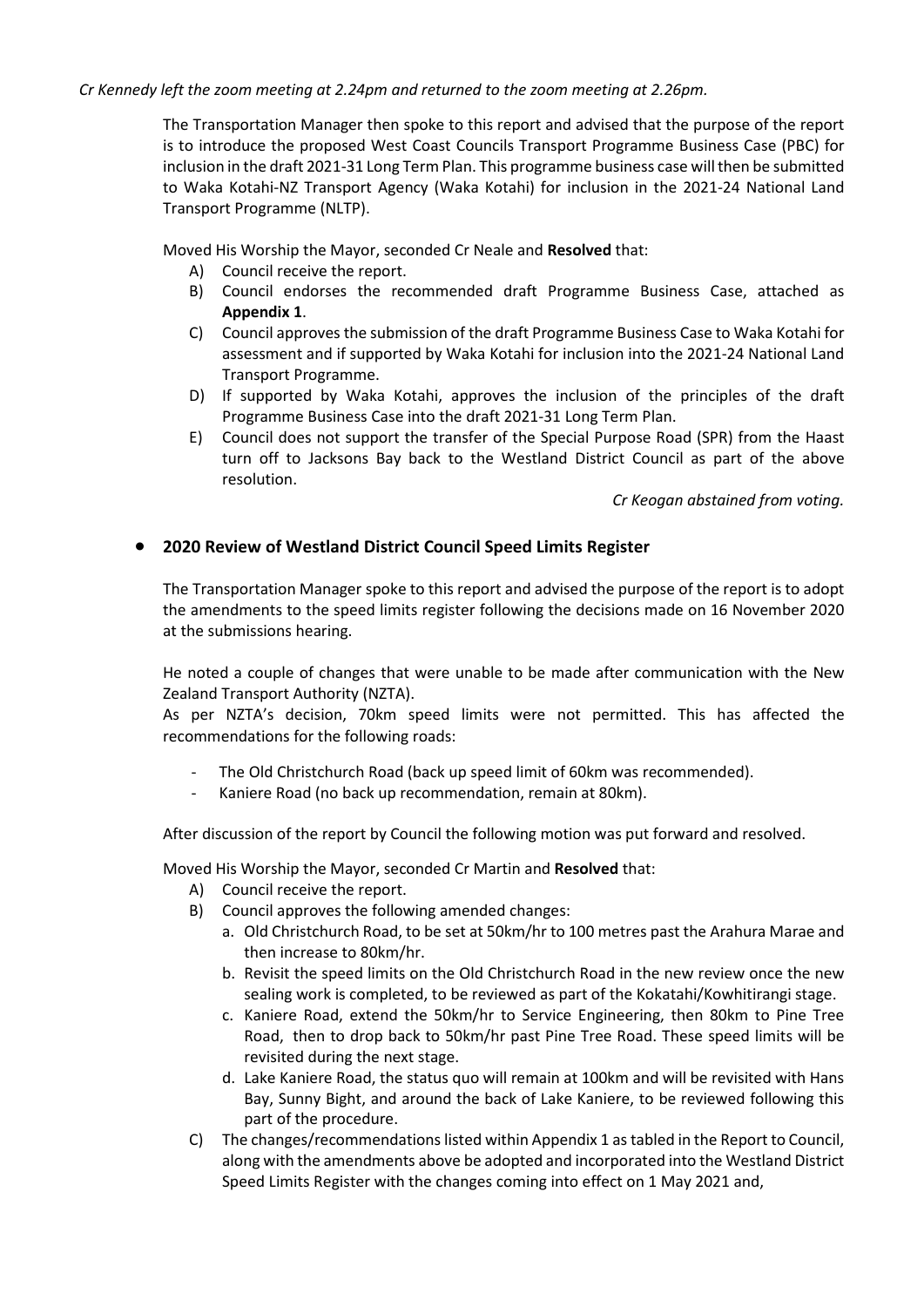- D) Waka Kotahi is forwarded a copy of the revised Westland District Speed Limits Register so that changes made can be officially gazetted and,
- E) That staff be directed to advertise the changes coming and the timeframe for them coming into effect.

## **Ross Chinese Garden Impacted by Lake Water Levels**

The Group Manager: District Assets spoke to this item. The Ross Chinese Garden is been impacted by raising lake water levels. The lake becomes flooded when the rain fall is high and the river swells, the increased water flow in the river has caused the gravel to be washed down the river and raised the water bed level, which is then causing the water to backflow into the lake.

He advised that none of the issues raised were under Council control. West Coast Regional Council are responsible for managing this area. Also noted was that the adjacent road to the Lake is not a Council road and is on private land and the paper road is located incorrectly.

The recommendations are:

- To look at raising/relocating some the structures in the gardens that are effected by the flooding to meet the consented level of the lake (approx. 1.5 metres). Seen to be the most cost effective option.
- Roading issue to be discussed with the private owners, to have the Roading in the correct position.
- Councils function is to assess and maintain the culvert under the road, keep it clean and clear.

*Action: Report back to Council with an update at the February Council Meeting. The Chief Executive to work with the affected parties directly around potential solutions moving forward.* 

*Cr Martin left the Chambers at 3.36pm and did not return to the Chambers during the open section of the meeting.* 

## **9. KA MATATAPU TE WHAKATAUNGA I TE TŪMATANUI RESOLUTION TO GO INTO PUBLIC EXCLUDED**

(to consider and adopt confidential items)

 Moved Deputy Mayor Carruthers, seconded Cr Neale and **Resolved** that Council confirm that the public were excluded from the meeting in accordance with Section 48, Local Government Official Information and Meetings Act 1987 at 3.38pm.

The general subject of the matters to be considered while the public are excluded, the reason for passing this resolution in relation to each matter and the specific grounds under Section 48(1) of the Local Government Official Information and Meetings Act 1987 for the passing of the resolution are as follows:

| <b>Item</b><br>No. | considered                                        | relation<br>each<br>to<br>matter                     | General subject of Reason for passing Ground(s) under Section 48(1) for the<br>each matter to be this resolution in passing of this resolution                                                        |
|--------------------|---------------------------------------------------|------------------------------------------------------|-------------------------------------------------------------------------------------------------------------------------------------------------------------------------------------------------------|
| $\mathbf{1}$       | <b>Confidential Minutes</b><br>- 16 November 2020 | Good<br>reasons<br>withhold exist under<br>Section 7 | to That the public conduct of the relevant<br>part of the proceedings of the meeting<br>would be likely to result in the disclosure<br>of information for which good reason or<br>withholding exists. |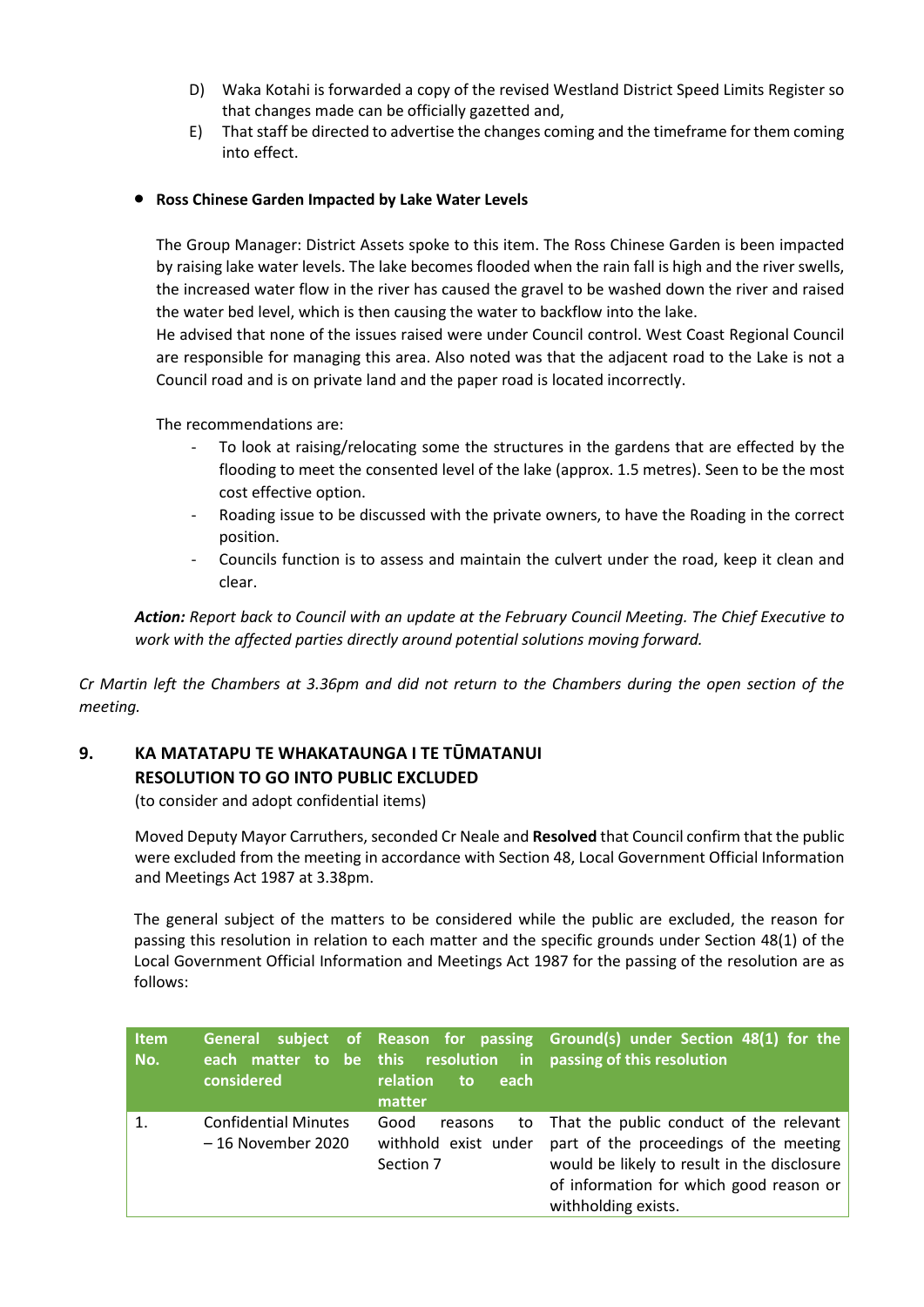|                  |                                                                    |                                                            | Section $48(1)(a)$                                                                                                                                                                                                       |
|------------------|--------------------------------------------------------------------|------------------------------------------------------------|--------------------------------------------------------------------------------------------------------------------------------------------------------------------------------------------------------------------------|
| $\mathfrak{D}$ . | <b>Confidential Minutes</b><br>– 26 November 2020                  | Good<br>reasons<br>to<br>withhold exist under<br>Section 7 | That the public conduct of the relevant<br>part of the proceedings of the meeting<br>would be likely to result in the disclosure<br>of information for which good reason or<br>withholding exists.<br>Section $48(1)(a)$ |
| 3.               | Tender 2020/21-05<br>Fox River Landfill<br><b>Restoration Work</b> | Good<br>to<br>reasons<br>withhold exist under<br>Section 7 | That the public conduct of the relevant<br>part of the proceedings of the meeting<br>would be likely to result in the disclosure<br>of information for which good reason or<br>withholding exists.<br>Section $48(1)(a)$ |

This resolution is made in reliance on sections 48(1)(a) and (d) of the Local Government Official Information and Meetings Act 1987 and the particular interests or interests protected by section 7 of that Act, which would be prejudiced by the holding of the relevant part of the proceedings of the meeting in public are as follows:

| Item No.       | <b>Interest</b>                                                                                                                                                                                                                               |
|----------------|-----------------------------------------------------------------------------------------------------------------------------------------------------------------------------------------------------------------------------------------------|
| 1, 2           | Protect the privacy of natural persons, including that of deceased natural persons (Section<br>$7(2)(a)$ ).                                                                                                                                   |
| 1, 2, 3        | Protect information where the making available of the information:<br>(ii) would be likely unreasonably to prejudice the commercial position of the person who<br>supplied or who is the subject of the information (Section $7(2)(b)(ii)$ ). |
| 1, 2, 3        | Enable any local authority holding the information to carry on, without prejudice or<br>disadvantage, negotiations (including commercial and industrial negotiations) (Section<br>7(2)(i)                                                     |
| 3              | Prevent the disclosure or use of official information for improper gain or improper<br>advantage. (Section $7(2)(i)$ ).                                                                                                                       |
| $\overline{2}$ | Maintain legal professional privilege. (Section $7(2)(g)$ ).                                                                                                                                                                                  |

Moved Deputy Mayor Carruthers, seconded Cr Davidson and **Resolved** that the business conducted in the 'Public Excluded Section' be confirmed and accordingly, the meeting went back to the open part of the meeting at 4.14pm.

## **DATE OF NEXT ORDINARY COUNCIL MEETING – 25 FEBRUARY 2020 COUNCIL CHAMBERS, 36 WELD STREET, HOKITIKA AND VIA ZOOM**

## **MEETING CLOSED AT 4.14PM**